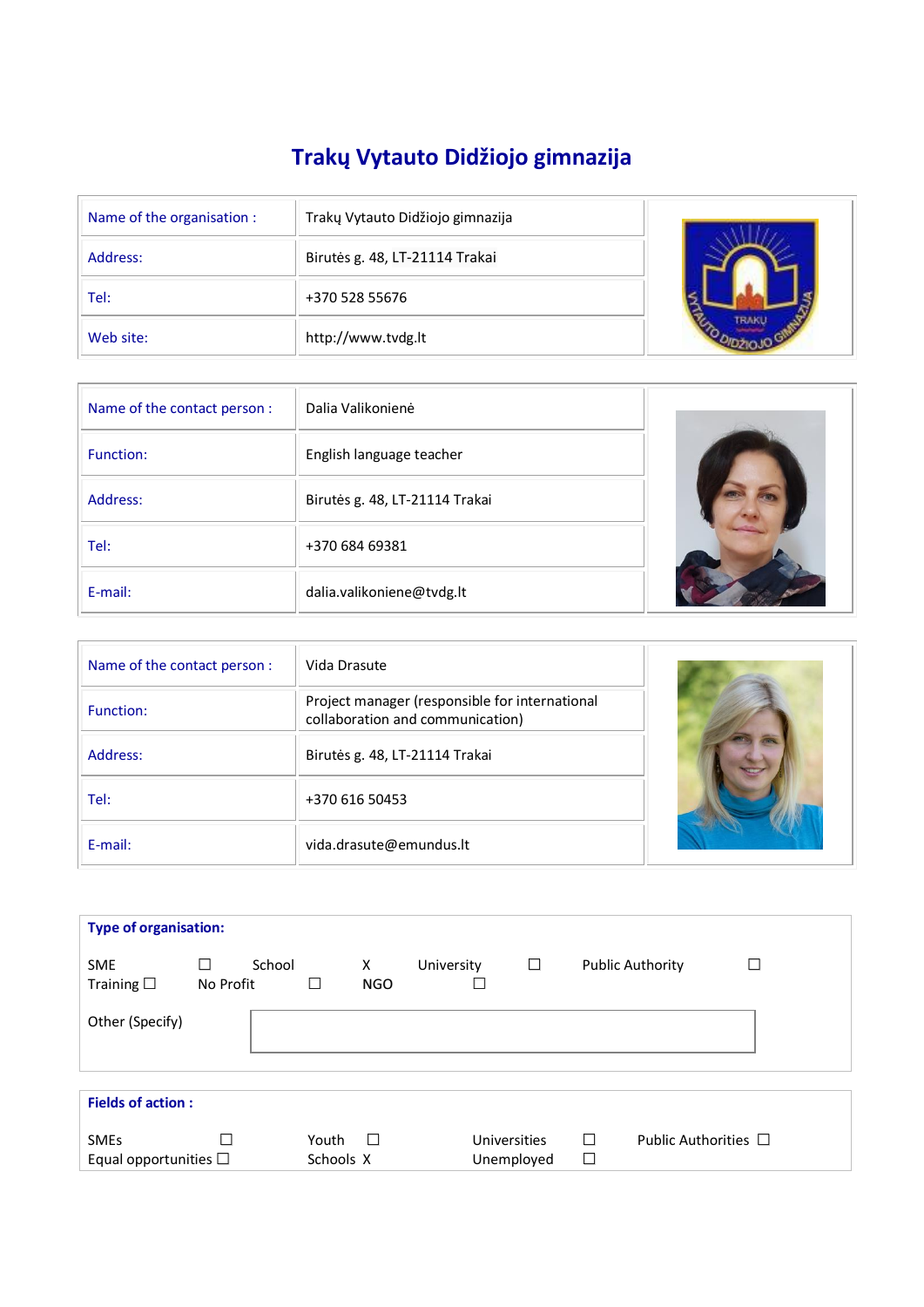## **Description of the organisation**

Trakų Vytauto Didžiojo gimnazija (Trakai Vytautas Magnus Gymnasium) is an institution providing secondary education which complies with national standards, developing skills and competencies vital to the active members of modern society. The total number of students is 625.

Traku Vytauto Didziojo gimnazija is an open-minded community ready to accept academic challenges and act with integrity and honesty. In cooperation with the community it develops a self-contained, ready to change, able to take over the innovation and responsible person.

Non-formal education, artistic and creative activities enable the students to find their talents and gain competencies vital for the active and modern Lithuanian citizen.

### **Experience of the organization in previous European projects**

The gymnasium, as associated partner, participated in European Erasmus + project "E- learning from nature" (Project Number: 2015-1-IT02-KA201-015133). Participating in the project was a great support improving cooperative skills of our students and teaching to work them as a team. The students were not only encouraged to find some new information about protected areas that are close to their living place, the plants that grow and the birds that nest in the area, but they also had to help to create on-line lessons which was a great challenge as we had never done that before.

As associated partner our institution is also participating in the European Erasmus+ KA2 project "GoScience creativity and enhanced comprehension in science teaching and learning" (Project Number: 2017-1-BG01-KA201- 036209). Teachers and students participating in the project aim to create innovative methods and tools of teaching STEAM related subjects.

Physics and IT teacher Andrius Storta, biology teacher Sigita Zalitienė and English teacher Dalia Valikonienė actively participate and encourage their students to participate in various school, national and international projects. They have also been involved into mentioned European projects.

The teachers prepare teaching/learning tools together with their students and place them on the on-line learning platforms of the projects.

Andrius Storta and Sigita Zalitienė share their work experience in national school exhibition LITEXPO where they demonstrate teaching/learning tools, prepared together with their students, to students and teachers from other schools of Lithuania.

## **Experience and Expertise of the organization in the project's subject area**

We, as associated partners, supported official partners with the developed activities and results in STEM related projects:

European Erasmus + project "E- learning from nature" (Project Number: 2015-1-IT02-KA201-015133).

European Erasmus+ KA2 project "GoScience – creativity and enhanced comprehension in science teaching and learning" (Project Number: 2017-1-BG01-KA201-036209)

Also we foster STEM in our school while using various methods and tools, as well got results in the projects.

### **Contributions that can be provided to the project**

- Participation in research in the project and developing intellectual outputs
- Administration of the project activities and finances ensuring correct management, as well fluent collaboration with project coordinating and managing institutions.
- Involvement of associated partners/beneficiaries and other needed institutions of the project and ensuring collaboration with them.
- Producing needed reports
- Participating in project dissemination, evaluation, quality ensuring activities
- Developing project results and other needed activities

### **Reasons of involvement in the project**

- We seek to achieve the aim and objectives related to the project and to develop activities together.
- We also seek to get and to share our practise and experience with other European institutions.

Within the project we seek: - Improvement of our school students' achievements in STEM subjects, skills